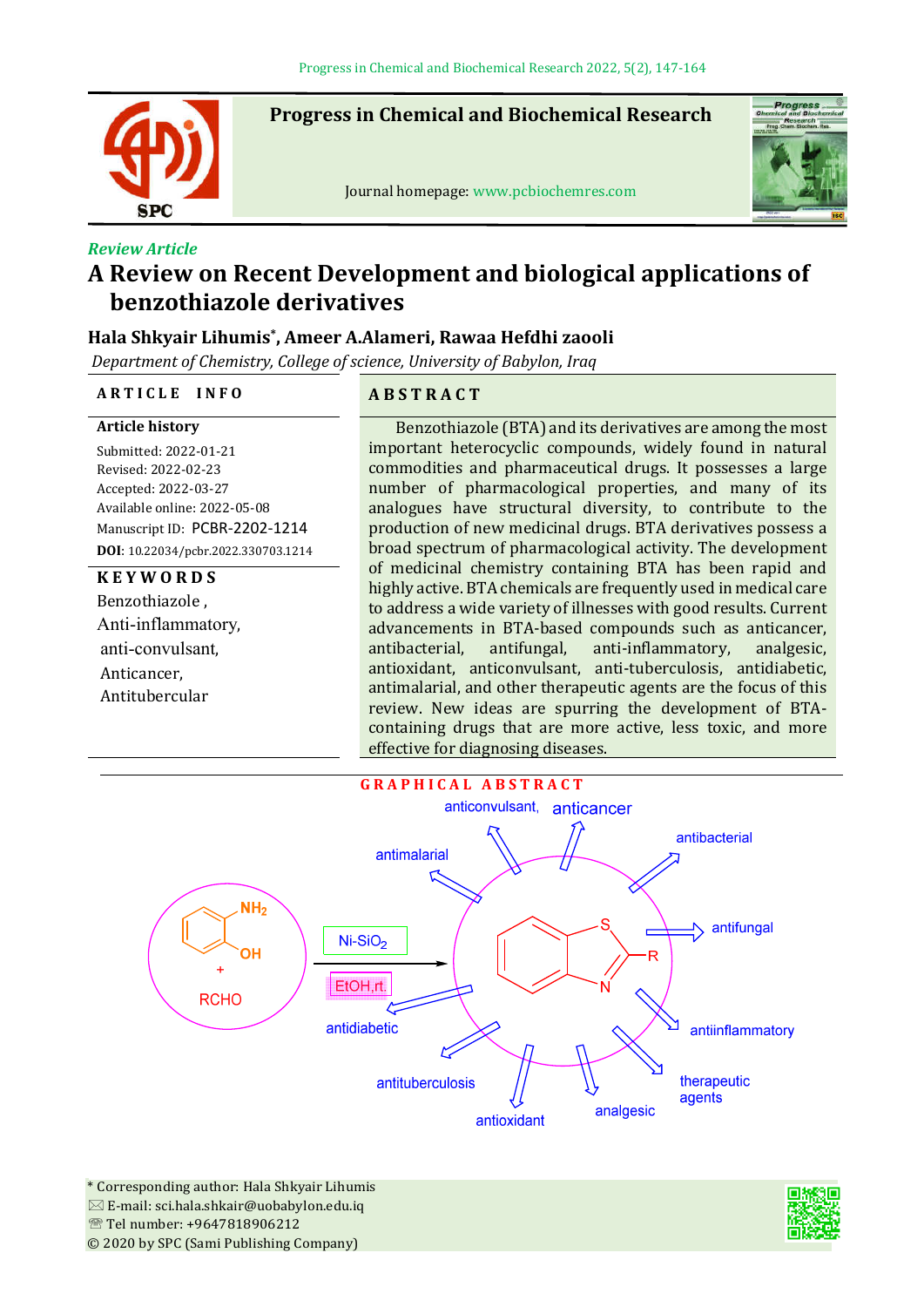#### **Introduction**

 Benzothiazoles are heterocyclic dicyclic compounds consisting of a benzene bonded to amembered ring containing nitrogen and sulfur atoms [1] It possesses a number of biological properties, such as anelgesic [2], antiinlammatory [3], antidiabetic [4] and anticancer [5]. Benzothiazoles are found in anumber of natural substances found in the sea and on land with beneficial biological properties. Benzothiazole is used to treat several diseases, such as neurological diseases, local cerebral ischemia, central muscle relaxants, and cancer [6]. It is easy to obtain the biological properties as a drug carrier for the development of new benzothiazoles. Benzothiazoles are used in many dyes, such as theoflavin  $[7]$ . (Figure 2) shows a number of commercially available benzothiazolecontaining drugs [8-10], Some reviews have recently been published in the literature, finding synthetic and biological methods, synthesis techniques, and biological activities of benzothiazoles [11-14].



**Fig.1.** Benzothiazole Toutamerism

 BTA is a flavor chemical generated by the fungi Aspergillus clavatus and Polyporus frondosus, and is found in tea leaves and cranberries. [15]. They are also used as appetite suppressants [16], dye intermediates [17], plant protectors [18], B-amyloid plaque imaging agents [19], and photographic inducers [20]. BTA derivatives are heterocyclic compounds used in several fields of chemistry, in polymer chemistry [21], dyes [22], pharmaceuticals [23], and in silver photography, BTA salts are used as sensitive dyes [24,25], Benzothiazole is afungicide.[26] Elastomeric unsaturated polymers of BTA derivatives arise from (lattice) sulfide bonds, and the resulting elastic material crosslinked(MBT/BTSH) is arubber accelerator and is used in a number of specialty products, such as tire manufacturing [27].



**Fig. 2.** Benzothiazole, a multifunctional nucleus.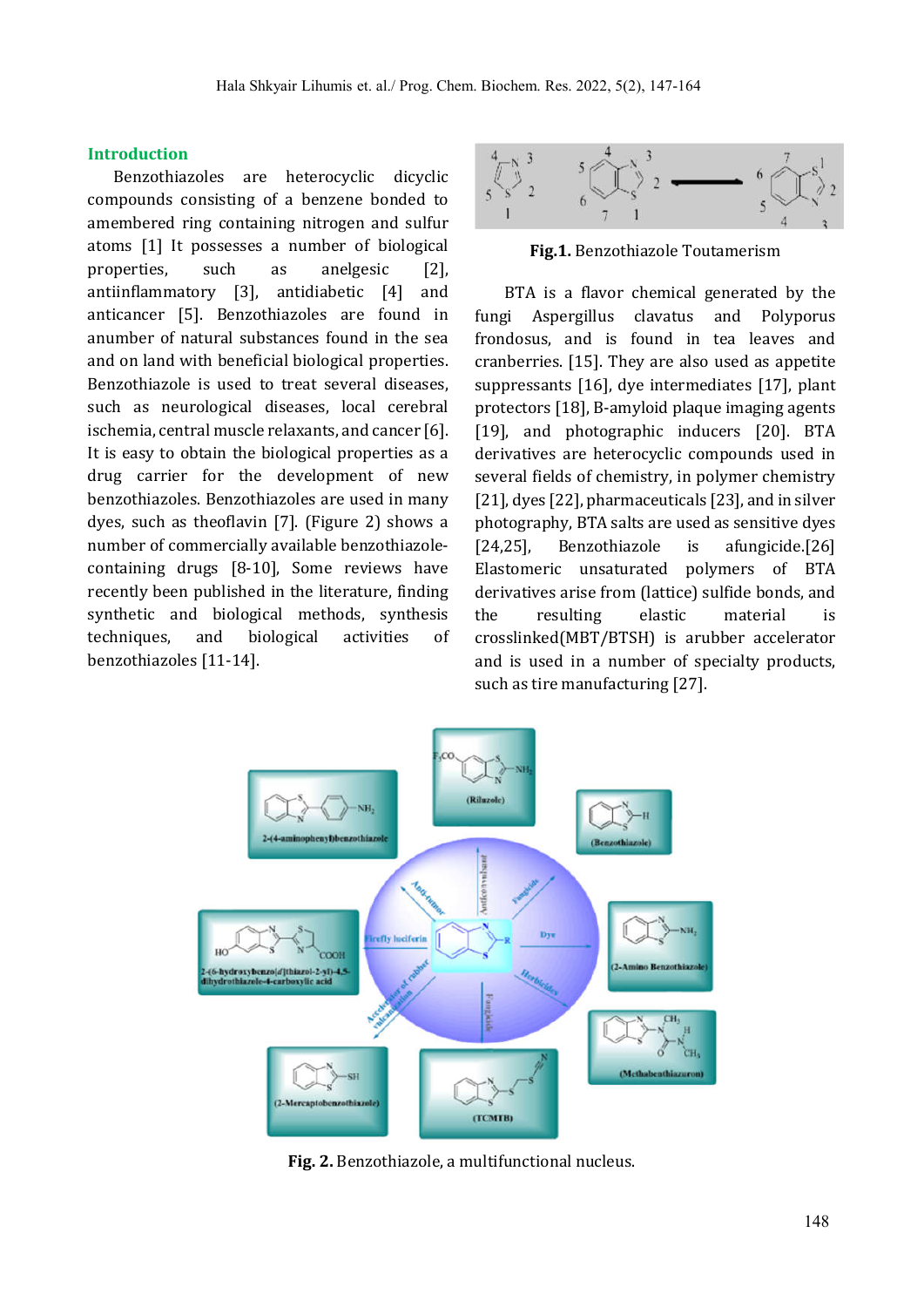#### **Chemistry of benzothiazole**

Hoffmann first created and published in 1887 a variety of synthetic methods due to the simple mechanics of the splitting [28]. 2-amino thiophenols condensation reaction with nitrles, aldihydes, carbaxylic acids, acylchlorides, oresters to prepared BTA [29]. On the other hand, it is equivalent to such as the rapid oxidation of 2 amino thiophenols with compensators,

Jacobson's prepared BTA from the ring closure of 2-amino thiophenols [30]. Other methods of preparing it from the reaction of 2-amino thiophenols with p-chlorocinnamaldehydes using a microwave, and BTA is used in several applications such as the formation of biologically active chemicals and more diverse activity Biology, great interest for the synthesis of BTA derivatives such as Grignard arylsothiocyanate methods [31]. Using several catalysts PCC [32],nanoceria (CeO2) [33], boron triluoride ethers [34], silica-held copper (II) nanoparticles [35]. Scheme.1



Xiao Li et al., [36] Under minor circumstances, a variety of benzothiazole derivatives were produced via reaction and cyclization of 2aminthiophenol with aliphatic, heteroaryl, and aryl aldehydes, which was aided by alkyl carbonic acid.



**Scheme 2.** Synthesis of benzothiazole derivatives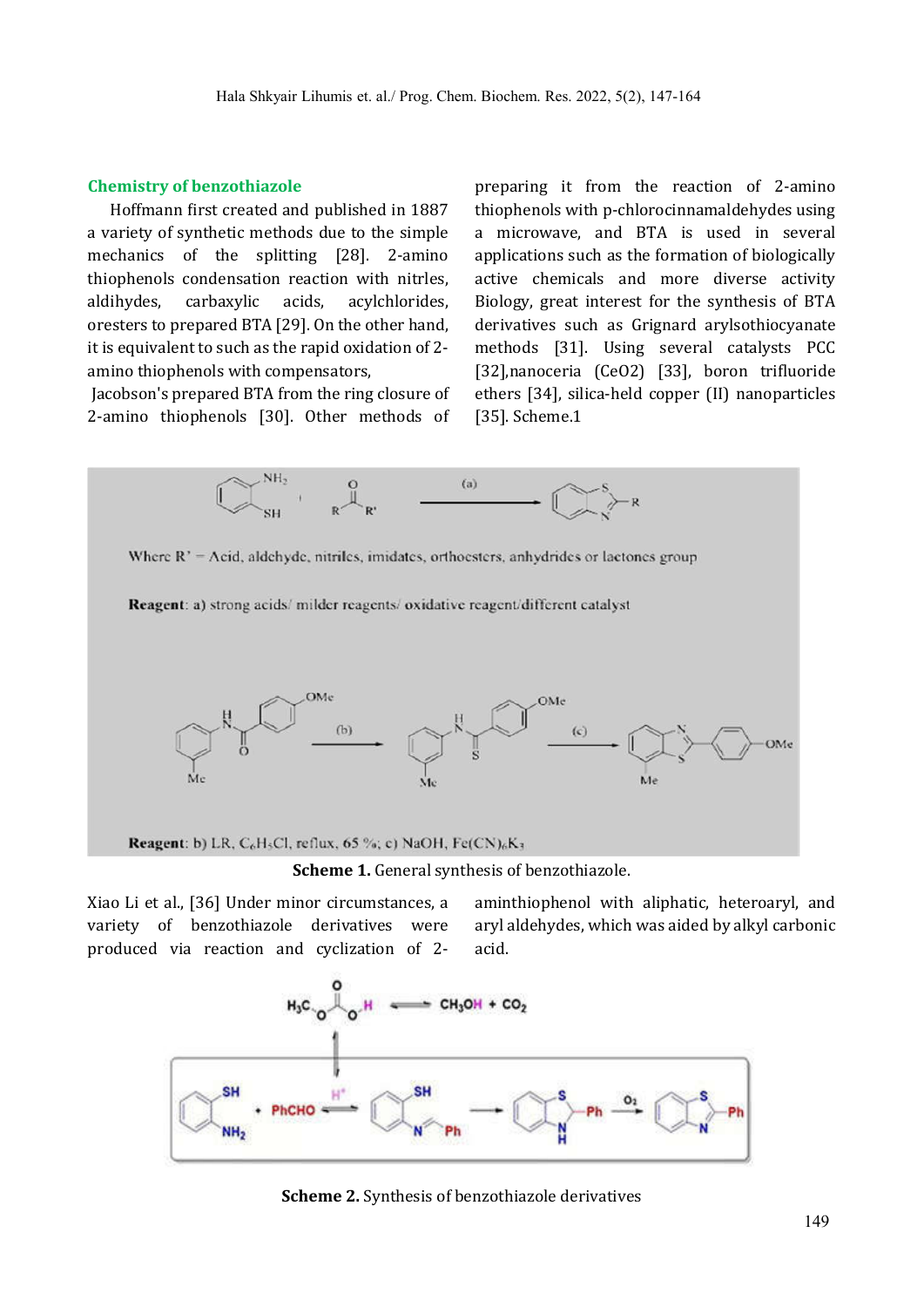Imran Kazi and Govindasamy Sekar , [37] synthesis of 2-substituted benzothiazole from Nmethyl thioamides and tetrabromomethane by CBr4 as acatalyst, using solvent and metal conditions.



MahmoudAl-Talib et al. [38] synthesized of new benzothiazol piperazinderivetives form ethyl 2(4-(benzothiazol-2yl)piparezin-1-yl)acetate and hydrazinehydrate.



**Scheme 4.** synthesis of benzothiazole derivatives (a) EtOH, NaHCO<sub>3</sub>, ref., 24 h (b)  $NH_2NH_2\cdot H_2O$ , heat.

Narender et al, [39] synthesized of benzothiazole derivetives using iodine from amine and 2 mercaptoaniline at room temperature.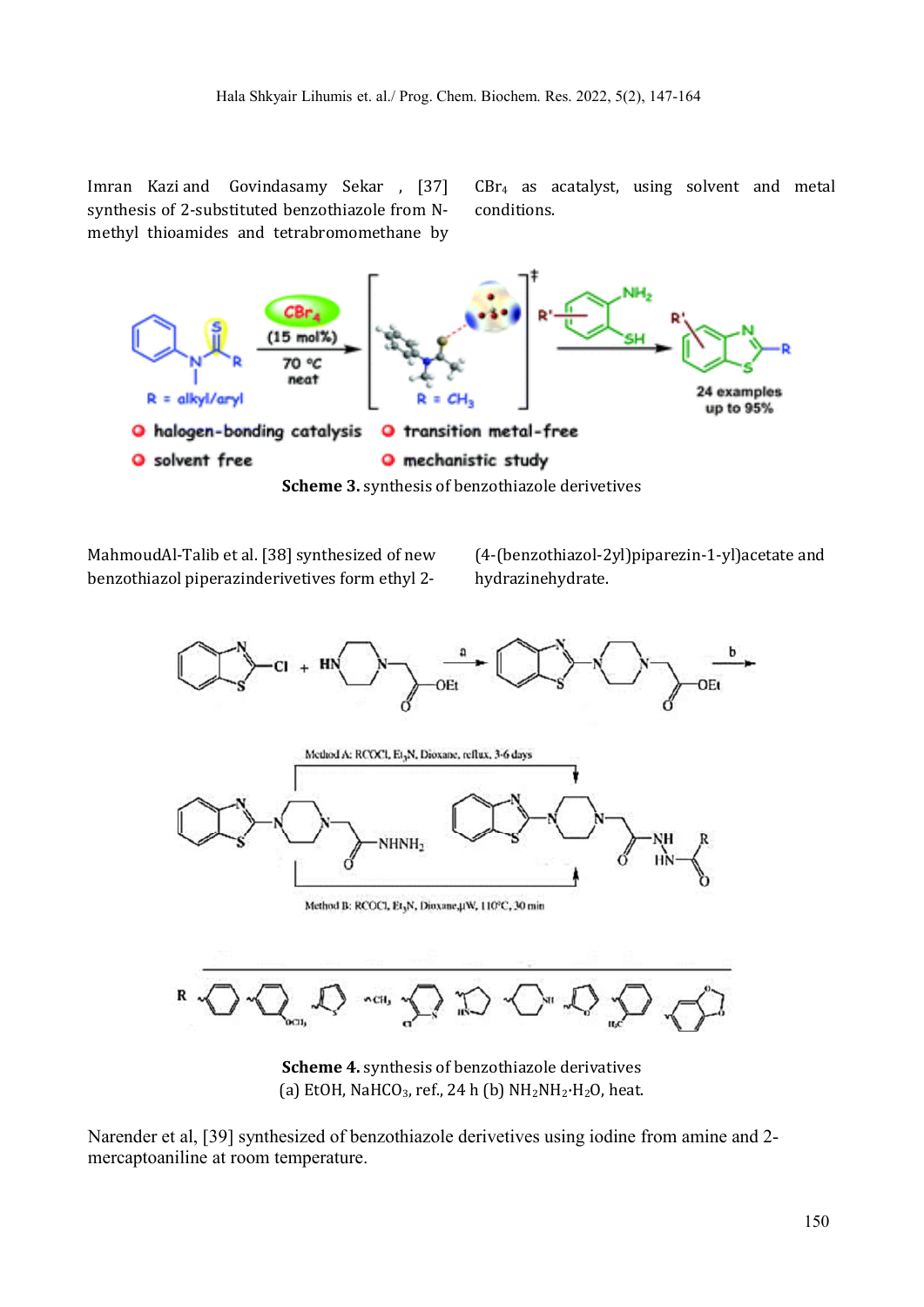

$$
R = Ph, 4-OCH3-Ph, 4-CI-ph, 3,4-CI-Ph, 4-F-ph, 4-CH3-Ph, 4-OCF3-Ph
$$
 Scheme 5. synthesis of benzothiazole.

Sadashiva et al, [40] synthesized benzothiazoles via condnsation and cyclzation of amide with oaminothiophenol in  $BF_3.OEt_2$  in 1,4-dioxane as



R= Alkyl, Alkenyl, Hetoroaryl

 $R1 = H, CH<sub>3</sub>, Br$ 

Scheme 6. Synthesis of benzothiazoles

 Kumbhare et al, [41] Synthesized of benzothiazole by oxidative cyclzation of thiourea with [bbim][Br<sub>3</sub>] ionic liquid under mild conditions from reacting 2-aminobenzothiazole and phenylisothiocyanate in 4-DMAP in DMF at 70°C.



Scheme 7. Synthesis of benzthiazole derivetives

Khan et al, [42] synthezed of benzothiazole derivetives from 2-aminthiophenol with aromotic aldihydes in (DMF) and ( $\text{Na}_2\text{S}_2\text{O}_5$ ) when there is a reflux 2 h., high yield.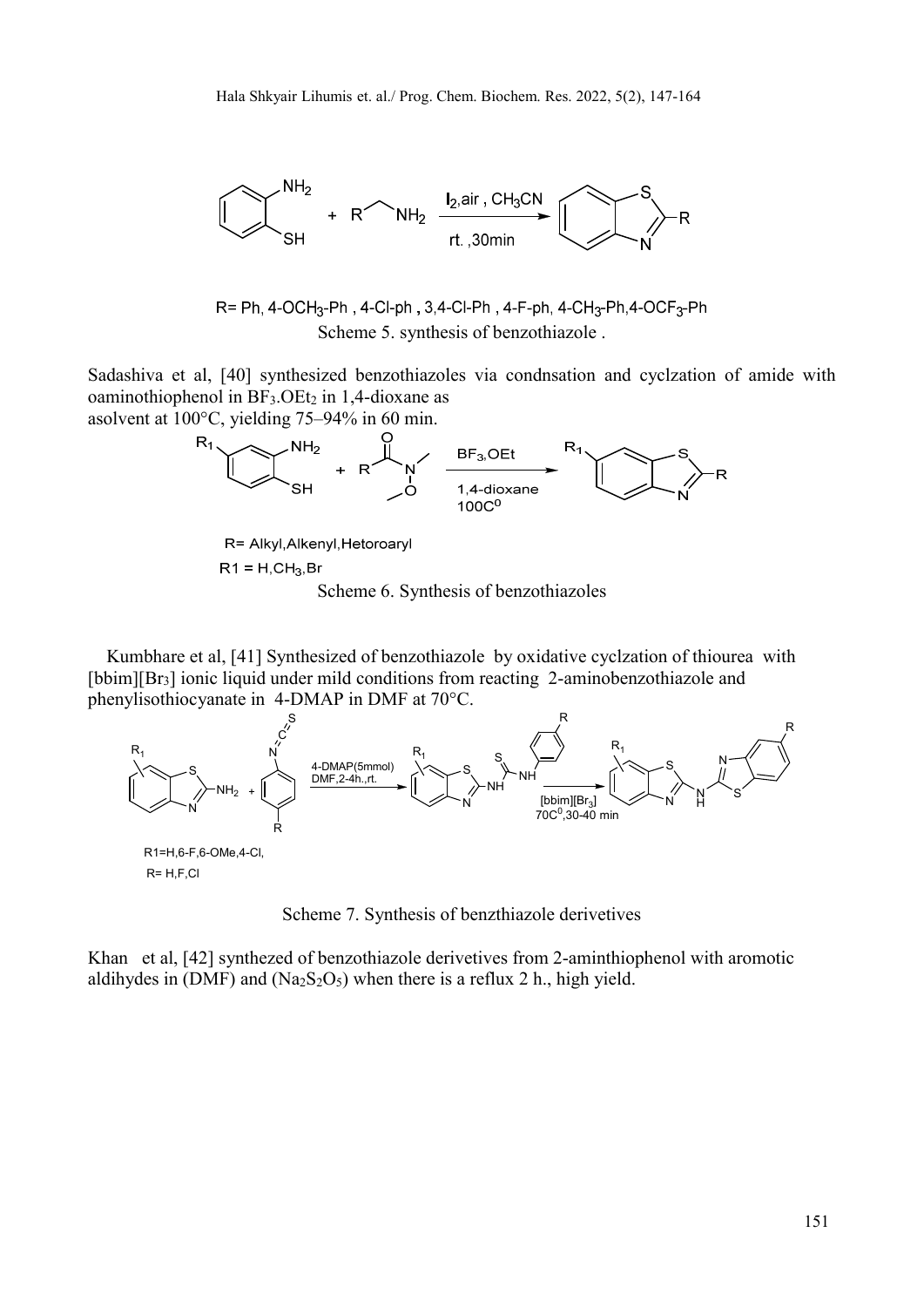

Scheme 8. Synthesis of benzothiazoles

Pingle M. S., et al [43] synthesized of 3-cyan-4mino-2methylthio-8methyl4H-pyrimdo[2,1-b],[1,3] benzthiazole from 2-amino6-methylbenzthiazole and bis (methylthio)methylne malonitrile .



Scheme 9. Synthesis of benzothiazole

#### **Pharmaclogical actions of BTA**

 BTA and its analogs are essential pharmacphores and well-known structtures in medicnal chemistry, appearing in a variety of clincally useful medicines.As a result, the current review provides a complete summary of current breakthroughs in BTA-based medicinal chemistry, as well as methods and SAR.

#### *BTA as antimicrobial agents*

 Most of the treatments used as medicines are an antimicrbial agent to prevent the growth and reproduction of bacteria [44]. When used poorly, it leads to the Antibiotic-resistant diseases are becoming more common. [45] Antimicrbial therapy has advanced a lot, Infectious disorders produced by bacteria or fungus, on the other hand, pose a significant threat.

Waghamode KT et al. [46] produced benzothiazole derivatives and tested antibacterial activity against G+ and G- bacterial. The all compounds have excellent antibacterial activity



 $R=H,4-,5-,6-(NO<sub>2</sub>),6-,4-(CH<sub>3</sub>),6-OC<sub>2</sub>H<sub>5</sub>$ Fig.3.Structure of benzothiazole derivatives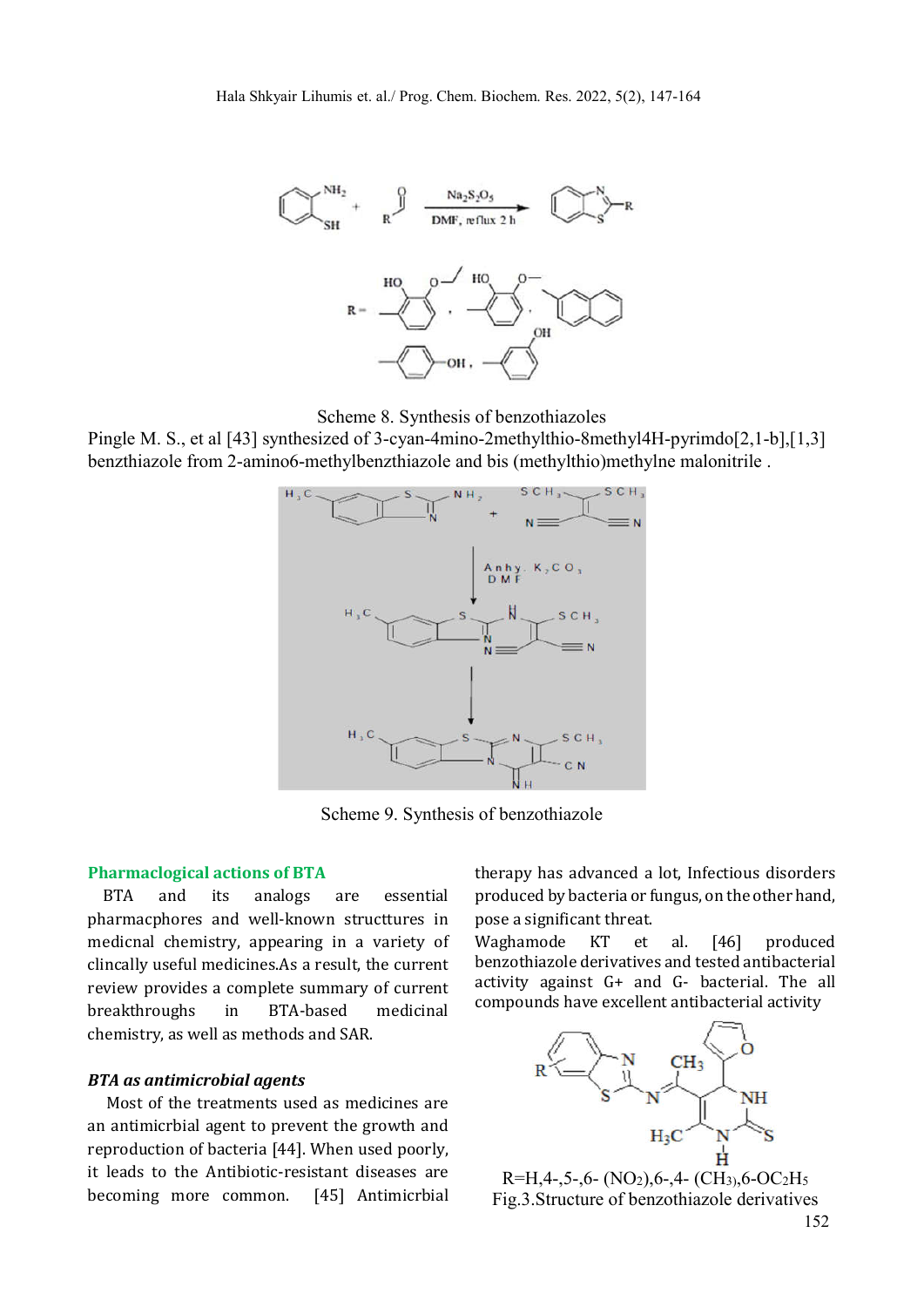In 2016, Lavanya P et al [47] Antibacterial and antifungalactivity of benzthiazole pyrimdine derivetives toword Staph. aureus, E. coli, K.pneumoniae, and Strep.pyogenes were examined.





M. Singh et al, [48] identified series of compounds benzthiazolthiazolidin , hich has the most active antimicrobial action versus E. coli and Candida albicans (MIC1 415.6–125 mg/mL)



Fig.5: Structure of benzthiazolthiazolidin Bele et al. [49] synthesized benzthiazole derivetives and S. aureus, S. pyrogens, E. coli, P. mirabilis and A. fumigetus microrgonisms were examined for antibactrial efficacy.



Fig.6: Structure of benzthiazole derivetives

Soni and co-workers [50] synthesized anumber 5-[2-(1,3benzthiazol-2-ylamino)ethyl]-4- (arylidenemino)-3-mercopt-(4H)-1,2,4triazoles, were investigated for antibacterial and antifungal activity



 $R=4-N(CH_3)_2$ , 3, 4-OCH<sub>3</sub>

Fig.7: Structure of benzthiazole derivetives

H. Al-Tel et al, [51] reported imidaz[2,1 b][1,3]benzothiazoles ,show high inhibitory activity against bacterial and fungal compared with(amoxicilin) and antifungal (fluconzole).



 $R = Br$ .  $F$  $R = Rr$  F Fig.8: Structure of benzthiazole derivetives

P. K. Sahu et al. [52] identified 4-(4 hydroxyphenyl)-4Hpyrmido-[2,1-b]-[1,3] benzthiazole ,show antibacterial agent against (P. aerug., S. typhi, E. coli and P.rettgeri), campered with slandered ciprofloxacin



Fig.9: Structure of 4-(4-hydroxyphenyl)- 4Hpyrmido-[2,1-b]-[1,3] benzthiazole

H. R. Tomi H.R.et al, [53], study of oxazole and benzothiazole heterocyclic compounds,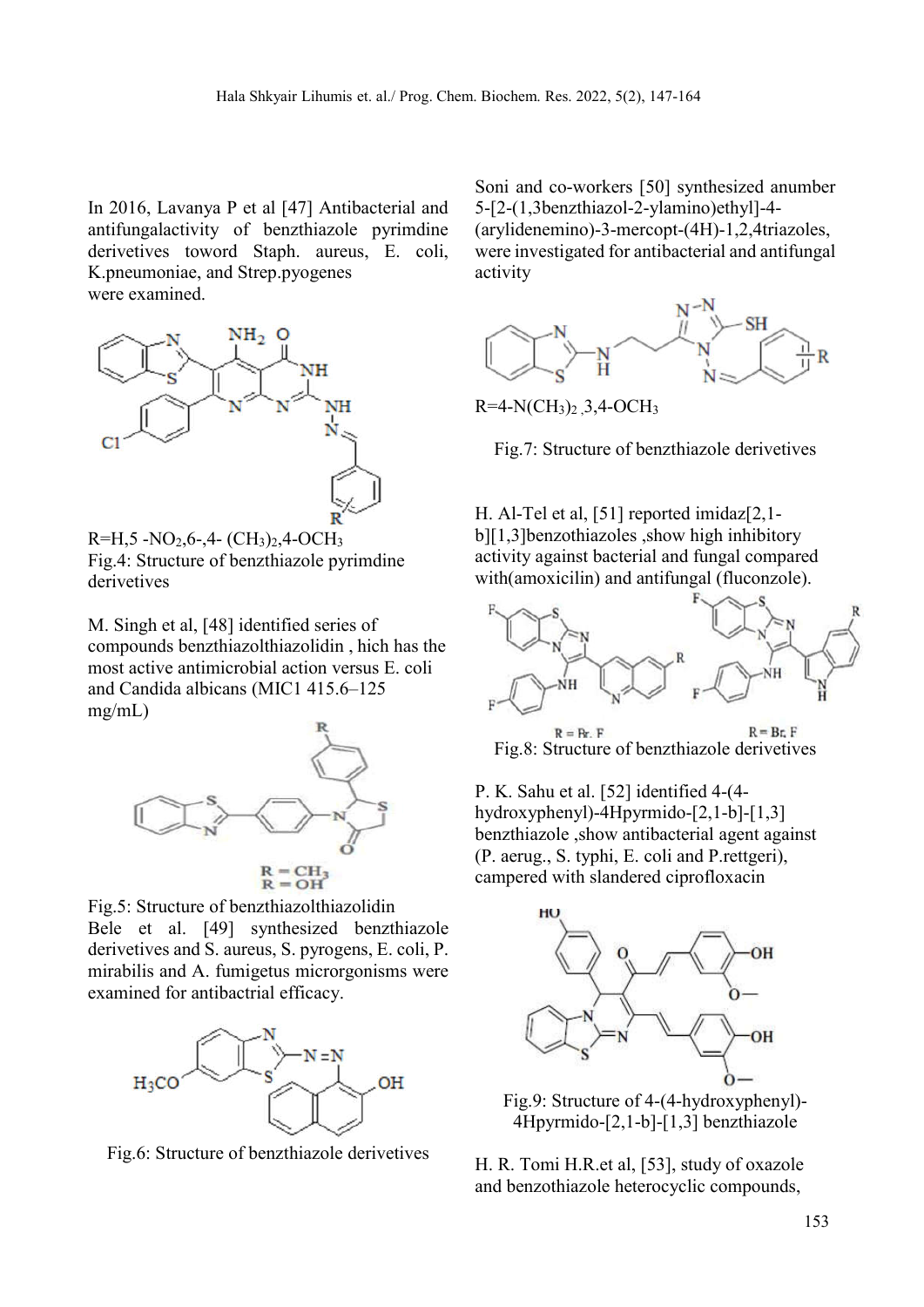were detected benzothiazoles in antibacterial assays, most active than oxzole derivetives.



Fig.10: Structure of benzthiazole derivetives

#### *BTA as antitubrcular agent*

 Tubrculosis(TB) is one of the deadly infectious diseases caused by infection Mycobacterium (tubrculosis , bavis and africonum), and it has a great effect on body tissues, such as the lungs, and antibacterial drugs are ineffective because they generate several metabolic directions and drugs leak through the cell wall. Telvekar et al. [62] synthesizednew2-(2(4arylxybenzyldene)

hydrzinyl)benzthiazoles from2-hydraznylbenzothiazoleand4-(arylxy) benzldehyde, using amolecular hybrdization technique.



Fig.11: Structure of 2-(2-(4arylxybenzyldene) hydrzinyl)benzthiazole

#### *BTA as Anticancer Activity*

 Cancer is a global health problem that kills millions of people and has great difficulties in medicine, to produce powerful new drugs against tumors from global research efforts.

Eman A.Abd El-Meguid etal. [57] synthesized of new 2-aryl benzthiazole from 4-oxothiazlidin-2Patel et al. [55] evaluated many derivatives of benzmidazolyl-1,3,4oxadizol-2-ylthio- Nphenyl-(benzothiazolyl)acetamides for anti-M.tuberculosis H37Rv activity .



Fig.12: Structure of benzthiazole derivetives

N. Nayeemet al [56] synthesized chains of benzthiazole derivetives and the chemicals' potential to fight Mycobacterium



Fig.13: Structure of benzthiazole derivetives

yldene as well as several aminoacids and ester derivetives.

In combination with doxrubicin, the compounds showed cytotxicity toword cancer cell lines (HepG-2 and MCF-7)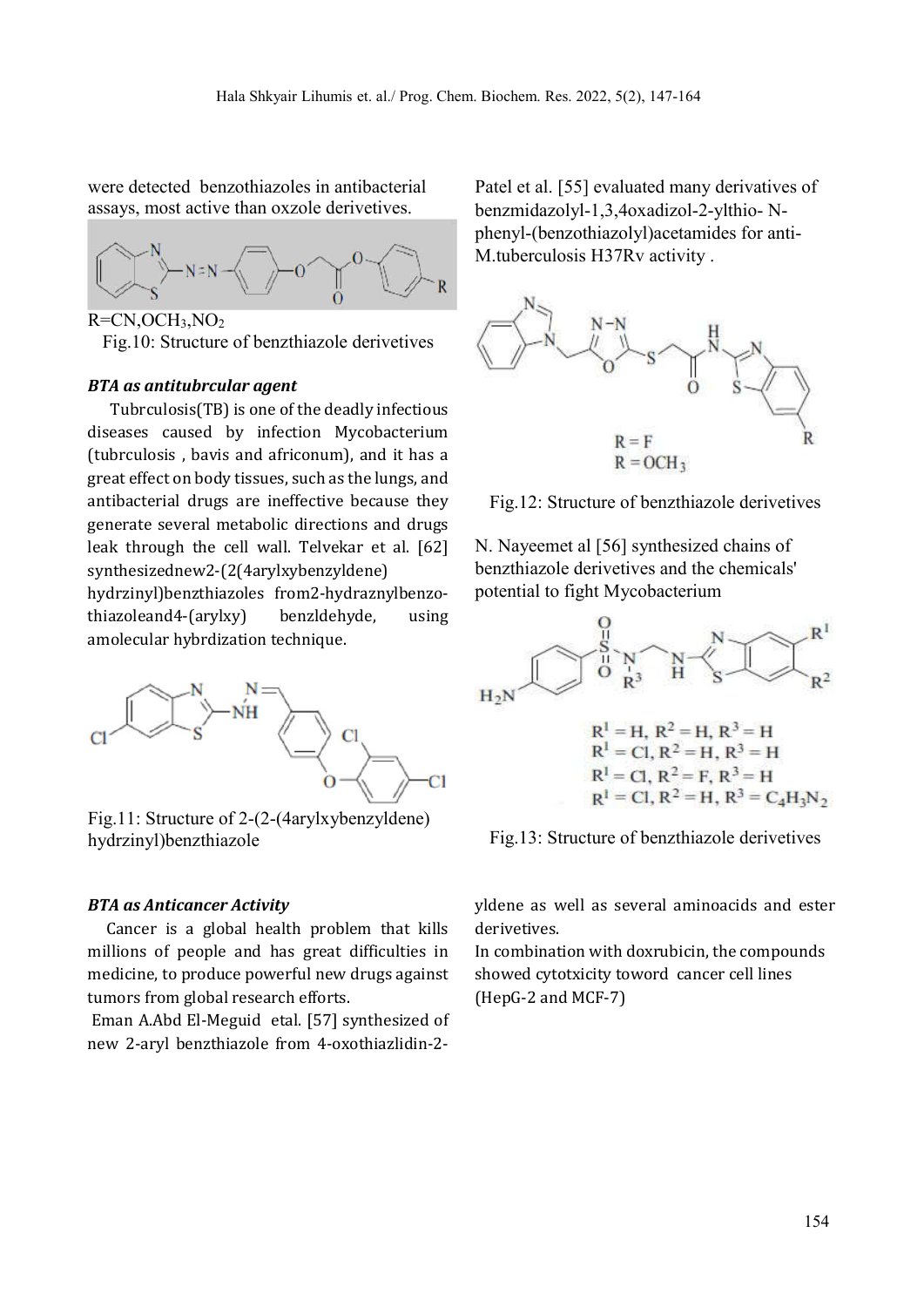

Fig.14: Structure of 2-aryl benzthiazole

Suvarna G Kini and colleagues [58] synthesized two aminobenzothiazoles and tested anticancer action.show N-(6chlor-1, 3benzthiazole-2-yl)-1- (2,5 dimethxyphenyl) methanmine has great action.



Fig.15: Structure of N-(6chlor-1, 3benzthiazole-2-yl)-1-(2,5 dimethxyphenyl) methanmine

Uremic N et al. [59] The chemicals have excellent anticancer activity and were produced benzthiazole derivatives and assessed anticancer activity versus pancreatic cancer cells.



Fig.16: Structure of benzthiazole derivatives

Leal KZ et al [60] synthesized of 2-benzthiazole hydrzonesderivatives. Anticancer activity was also investigated.The anticancer activity of 2-((2(benzthiazol-2-yl) hydrzono) methyl) benzen1,4 diol has been demonstrated.



Fig.17: Structure of benzthiazole derivatives

Prabhu et al. [61] produced of thiazldinethiazolecarbxylic acid derivatives from thioglyclic acid using benzothiazole Schifs bases, showed the more important activity.



R=P-Cl, P-CH3,P-OH,P-OCH3 Fig.18: Structure of thiazldinethiazolecarbxylic acid derivatives

Wang et al. [62] New benzothiazolethiol compounds were produced and their antiproliferative properties were tested in HepG2 and MCF-7 cells.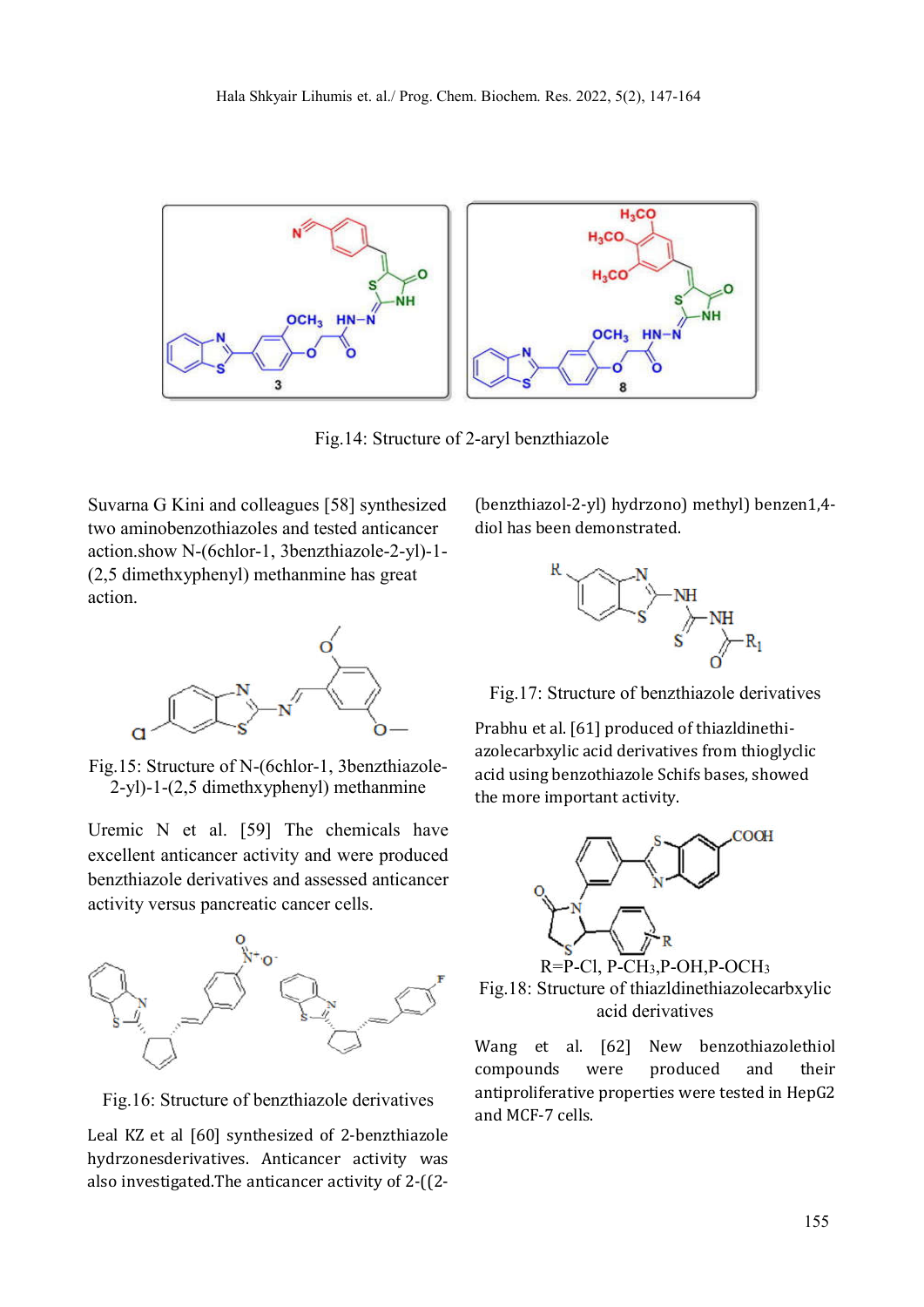

Fig.19: Structure of benzothiazolethiol

Kumbhare et al. [63] synthesized benzothiazolylthiocarbamides using acatalytic (DMAP) with [bbim][Br<sub>3</sub>]. The cytotxic activity of compounds was tested amousemlnoma cell line and two humen moncytic cell lines (U 937, THP-1).



Fig.19: Structure of benzothiazolyl thiocarbamides

Saeed et al. [64] synthesized of benzothiazol derivatives from new 4-thiazolidinones with benzothiazole. Antimicrobial and anticancer activities are also tested.



Fig.20: Structure of benzothiazol derivatives

Solomon et al. [65] Asequence of pyrrolbenzodiazepine with benzthiazole and examined the antibreast cancer effect cell lines, MDAMB231, MDA-MB468, and MCF7.



Fig.21: Structure of benzothiazol pyrrol benzodiazepine derivatives

Kamal et al. [66] created 2-(3-(4-oxo2-substtuted phenylthiazlidin- 3-yl)benz[d]thizole-6-carboxylicacid derivatives. Anticancer activity was studied in ahumen melanma cell line (A375).



Fig.22: Structure of benzothiazol derivatives

Caputo et al. [67] synthsized of benzothiazole derivatives with anarylamide or an arylurea 60 human tumor cell lines were investigated. in apreliminary anticancer assay.



Fig.23: Structure of benzothiazol derivatives

Oanh et al. [68] produced benzothiazole containg analgues of SAHA andtarget Histone deacetylase (HDAC) enzymes of classes I and II.



Fig.24: Structure of benzothiazol derivatives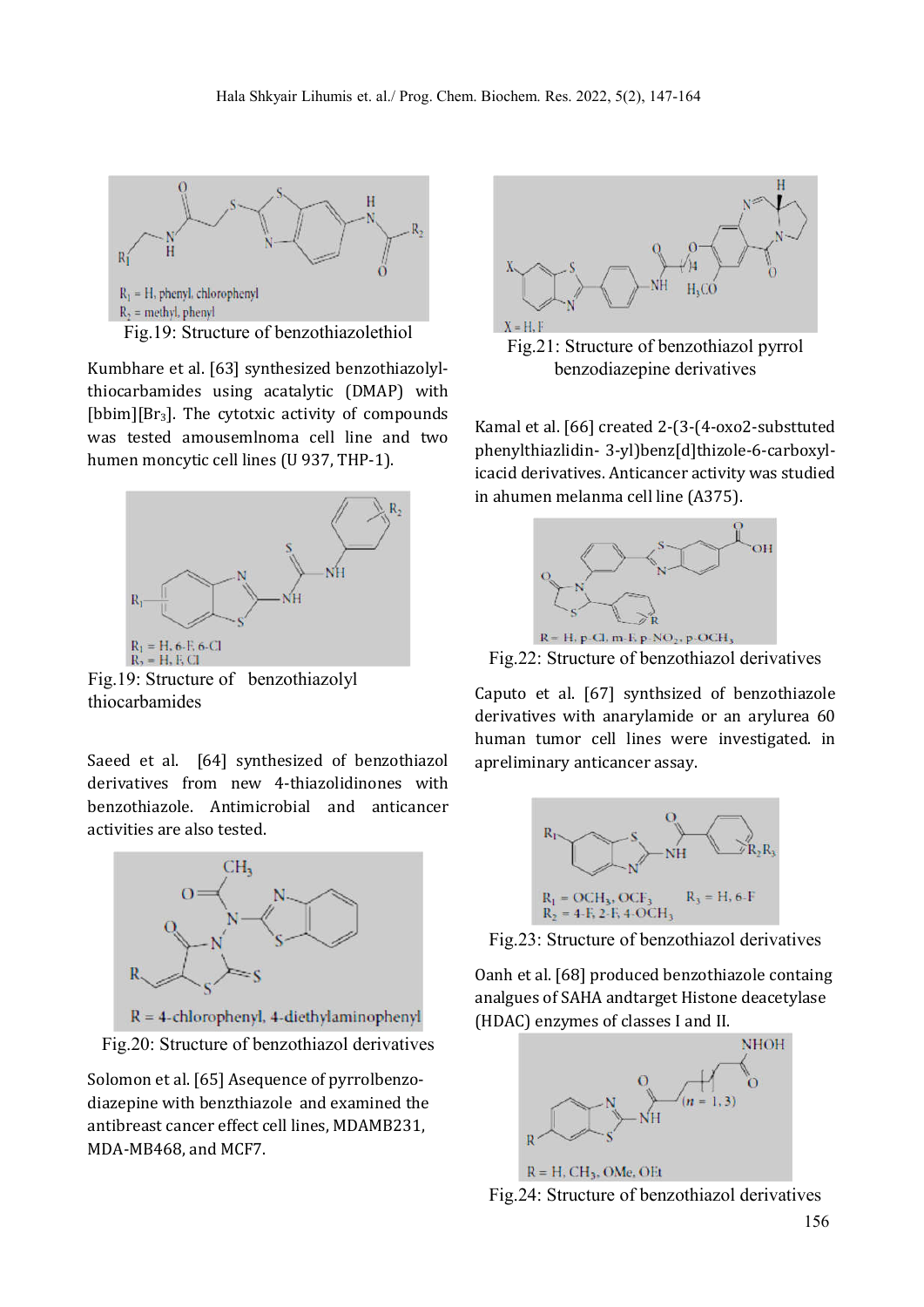#### *BTA as Antimalarial drug benzothiazoles*

Malaria is one of the parasitic diseases transmitted bitten by an infected Anopheles mosquito everywhere in the globe. To avoid it, it is preferable to use antimalarial drugs in a preventive manner and to be in several groups, and some of these drugs are good and resistant to mosquitoes [69].

Sarkar S et al. [70] synthesized and tested benzothiazole derivatives for antimalrial activity found 4-(2-(benzthiazl-2-yl) hydrazon)metthyl) benzen-1, 2-diol has the more action.



Fig.25- Structure of benzothiazol derivatives

Ongarora et al. [71] developed of amodiaquine correspondents of benzothiazoles Plasmdium falciprum W2 and K1 chlorquinresistant isolteos were used to assess antiplasmodial activity.



Fig.26: Structure of modiaquine benzothiazol derivatives

Venugopala et al. [72] several benzthiazole derivatives were also studied for their mosquito repellent effects against Anophles crossed.



Fig.27: Structure of benzothiazol derivatives

### **3.5. BTA as Anti-Inflammatory**

Manu Kumar et al. [73] synthesized benzothiazole berberine derivatives and shown the cytopethic effect (CPE) and sulforhdamine B (SRB) assays, the activity against some influenza virus was determined. In 2015, Sadhasivam G et al. [74] created and evaluated benzothiazole for anti-inflammatory action. It was shown that N-(6- [(4-cyclhexylphenyl)sulfnyl] amino-1, 3benz thiazl-2-yl) cetamide has more action.



Fig.28-Structure of N-(6-[(4-cyclhexyl phenyl)sulfnyl] amino-1, 3benz thiazl-2-yl) cetamide

In 2013, Kashinath DV et al. [75] produced and evaluated pyrimid [2, 1-b] [1, 3] benzthiazole derivatives and show fairly active for antiinflammatory action.



Fig.29: Structure of pyrimid [2, 1-b] [1, 3] benzthiazole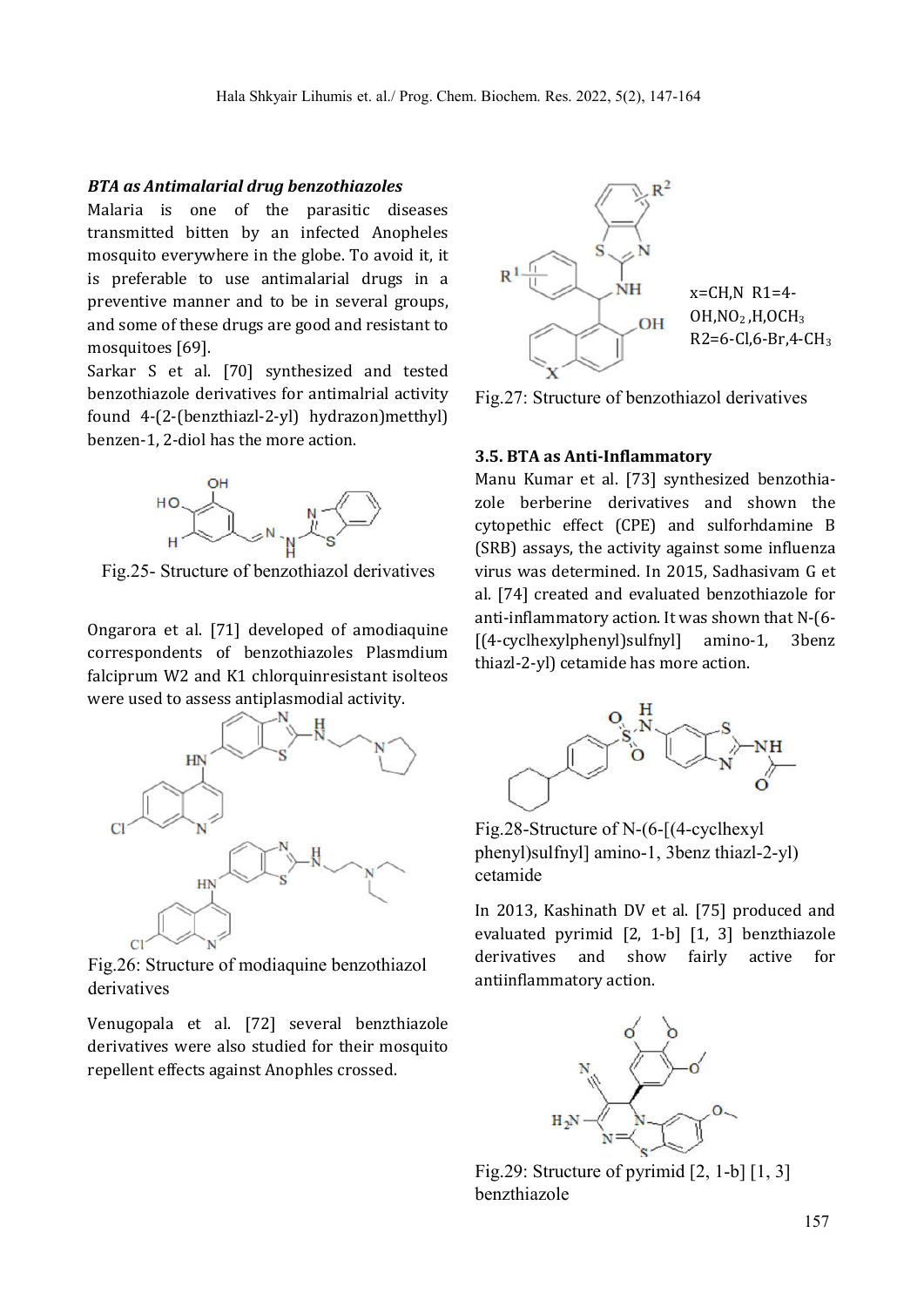In 2014, Shafi et al. [76] synthesized 2mercaptbenzothiazole andtriazole derivatives (COX) activity tests and caragenaninduced were used to evaluate antiinflammatory effect of the compound



 $R = o - Cl$ , p-Br, p-F, p-N $O<sub>2</sub>$ Fig. 30: Structure of 2-mercaptbenzothiazole riazole derivatives

Venkatesh P et al. [77] prepared 1,3-benzthiazole-2-mines of three compounds, (5-chloro-1, 3 benzthiazole-2-mine), 12b (6-methaxy-1, 3 benzthiazole-2-mine), and (4-methoxy1, 3 benzthiazole-2-mine), were show more antiinflammatory active.



R=4-Cl,5-OCH3,6-OCH3 Fig.31: Structure of 1,3-benzthiazole-2-mines



Gurupadayya et al. [78] synthisezed benzthiazole derivatives azatidin-2ones and thiazline-4ones and investigated them for antiinflammatory activity. Used Diclofnac sodium as acommon medicine.



Fig.32: Structure of benzthiazole derivatives

Parmshivappa R et al. [79] synthesized of 2- [(2alkoxy6-pentdcylphenyl) methylthio-1-Hbenzimdzoles/benzthiazles from (pentadecyl salicylicacid) and tested to inhibitt human cycloxygenase enzyme230.



Fig.33: Structure of benzthiazole derivatives

## *BTA as Anticonvulsant Activity:*

Raju GN et al. [80] synthesized benzothiazole derivative and found below compounds, have good anticonvulsant Activity.



Fig.34-Structure of benzthiazole derivatives

Jin et al. [81] synthesized benzthiazole derivetives and discovered Anticonvulsant



Fig.35-Structure of benzthiazole derivatives

properties of 2-((1H-triazolyl)thio)-N(3-fluorbenzyl)oxy) benzthiazol-2-yl) acetamide.

Amnerkar N et al. [82] produced aseries of Nsubsttuted-2-yl)-4-[(substitutedamino) carbnothioyl] aminbenzene sulfonmides from prop-enemido, and 1acetyl-pyrazline derivatives and have high anticanvulsant action.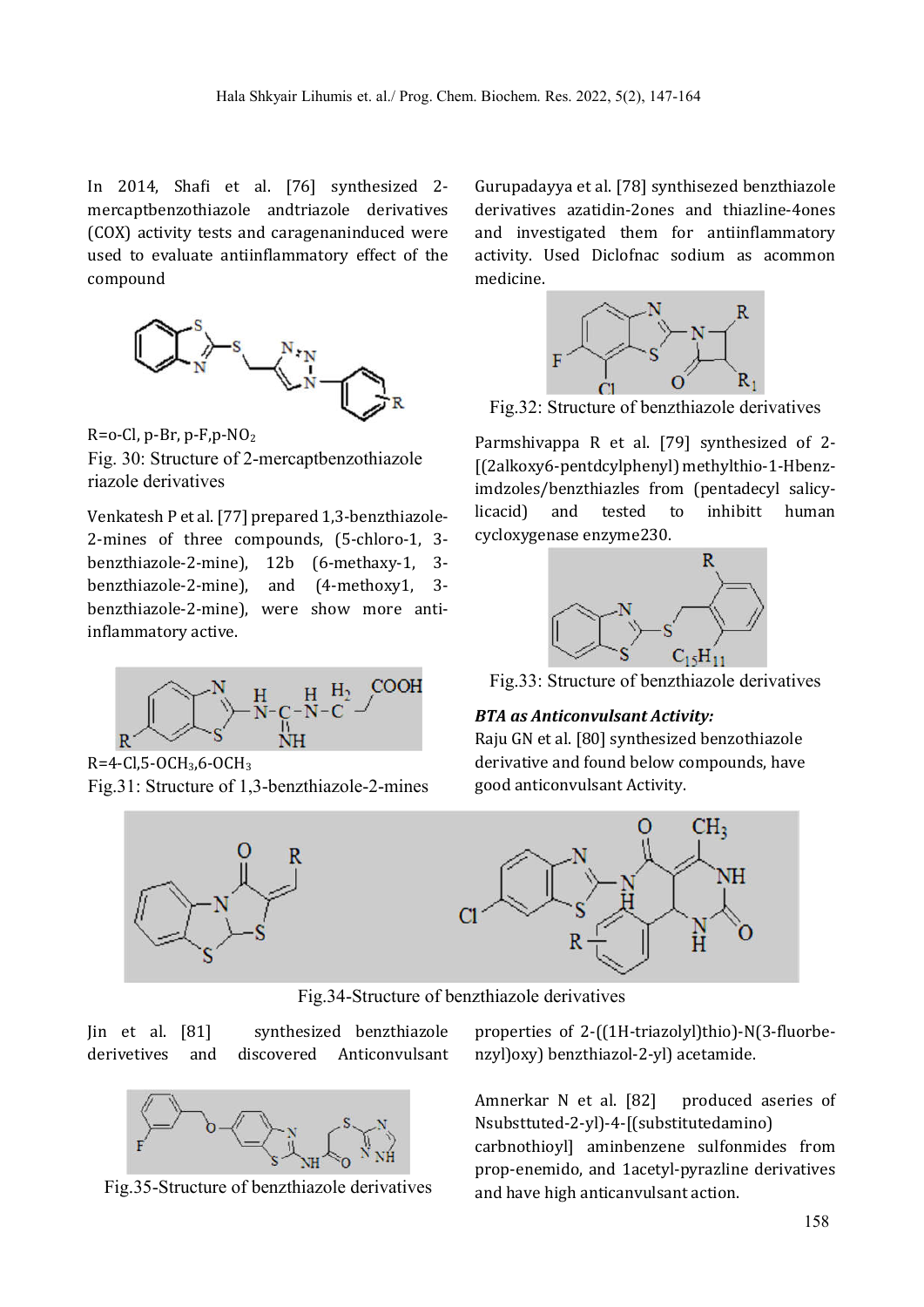

 $R=Br,CI, F, NO<sub>2</sub>, CH<sub>3</sub>, OCH<sub>3</sub>$   $R1=H, 2-Cl, 4-Cl, 4-OCH<sub>3</sub>$ Fig.36-Structure of benzthiazole derivatives

#### *BTA as Antioxidant*

Ahmed El-Mekabaty et al. [83] produced aseries of benzothiazole derivatives and found antioxidant action and cytotoxicity against the coloncancer cell line (HCT116)





Amin S et al. [84] produced benzothiazole derivative and show 4-benzthiazole ethoxyphenol .Antioxidant activity is high.



Fig.38: Structure of benzthiazole derivatives

Starcevic K et al. [85] synthesized amidinbenzthiazole derivetives and found 6- Amidnium2-(2, 3, 4-trihydrxyphenyl) benzthiazole chloride have goodantioxidant action.



Fig.39: Structure of amidinbenzthiazole derivetives

Rosales-Hernandez MC et al. [86] syntheszed benzthiazole derivatives, found ((benzthiazlylimin(methyl) methylmino)-2-hydroxybenzoicacid having a higher level of antioxidant activity



Fig.40: Structure of benzthiazole derivatives Guzel et al. [87] synthesized group of 3HSpir [benzothiazole-indol]-20(10H)ones and found has more scavnging activties against DPPH and(ABTS+)radicals.



Fig.41: Structure of 3HSpir[benzothiazoleindol]-20(10H)ones

Cressier D et al. [88] synthesized benzothiazoles and thiadiazolderived compounds found 1,5 dimethyl-3H-spir[benz[d]thiazl2,3-indolin]-2 one has a high antioxidant activity.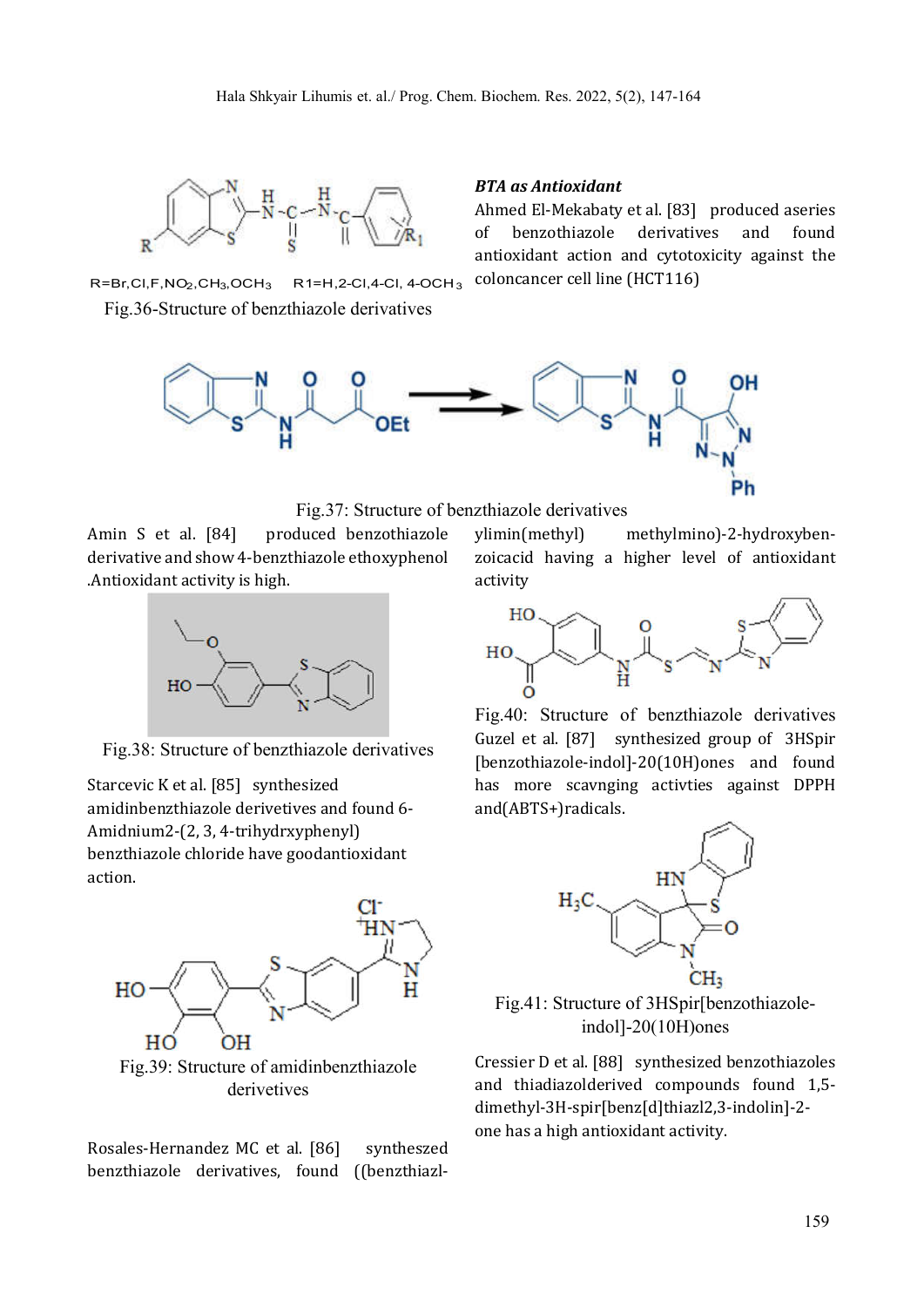



Fig.42: Structure of benzothiazoles derivatives

#### *BTA as AntiDiabetic Activity*

Kumar et al. [89] produced 2-((benzthiazole-2ylthio) methyl)-5- and found that they have more antidiabetic eficacy



Fig.43: Structure of 2-((benzthiazole-2ylthio) methyl)-5benzthiazole

In 2013, Sasson S et al. [90] produced benzothiazole derivatives and tested antidiabetic ability, show 2- (benz[d] thiazol-2ylmethylthio)- 6-ethoxybenz[d]thiazole has moral antidiabetic activity.



Fig.44: Structure of benzothiazole derivatives

Mariappan G et al. [91] synthesized abenzothiazole derivative and show the N-(6-chlorbenzoat[d] thiazol2-yl)-2-morpholinocetamide has antidiabetic action.



Fig.45: Structure of abenzothiazole derivative

#### **Conclusion**

 Through the review, we conclude that benzothiazoles are molecules that have several uses and functions with a therapeutic ability in a group of diseases such as cancer, diabetes and others, a diuretic drug (Ethoxolamide), an anti-Parkinson's disease drug (Pramipexole), and a treatment for Alzheimer's disease (Thioflavine). , the production of a good drug by conducting a lot of research, and this indicates the existence of successful conditions for the medicinal substance.

#### **Reference**

- [1] S.Sarkar , J. Dwivedi , R. Chauhan . Synthesis of 1- [2(substituted phenyl)-4-oxothiazolidin-3-yl]-3-(6 fluro-7-chloro-1,3-benzothiazol-2-yl)-ureas as anthelmintic agent. J. Pharm. Res. 7 (2013) 439–442. doi: 10.1016/j.jopr.2013.05.008.
- [2] M. A. Azam, L. Dharanya, C. C. Mehta, S. Sachdeva, Synthesis and biological evaluation of some novel pyrazolopyrimidines incorporating a benzothiazole ring system. Acta. Pharm. 63(2013), 19–30. DOI: 10.2478/acph-2013-0001
- [3] C. Praveen, A. N. Kumar, P. D. Kumar, D. Muralidharan,P. T. Perumal, Camphor sulfonic acid catalyzed a simple, facile, and general method for the synthesis of 2-arylbenzothiazoles, 2arylbenzimidazoles, and 3H-spiro[benzo[d]thiazole-2,3′-indolin]-2′-ones at room temperature. J. Chem. Sci. 124(2012), 609-624. DOI:10.1007/s12039-012-0251-3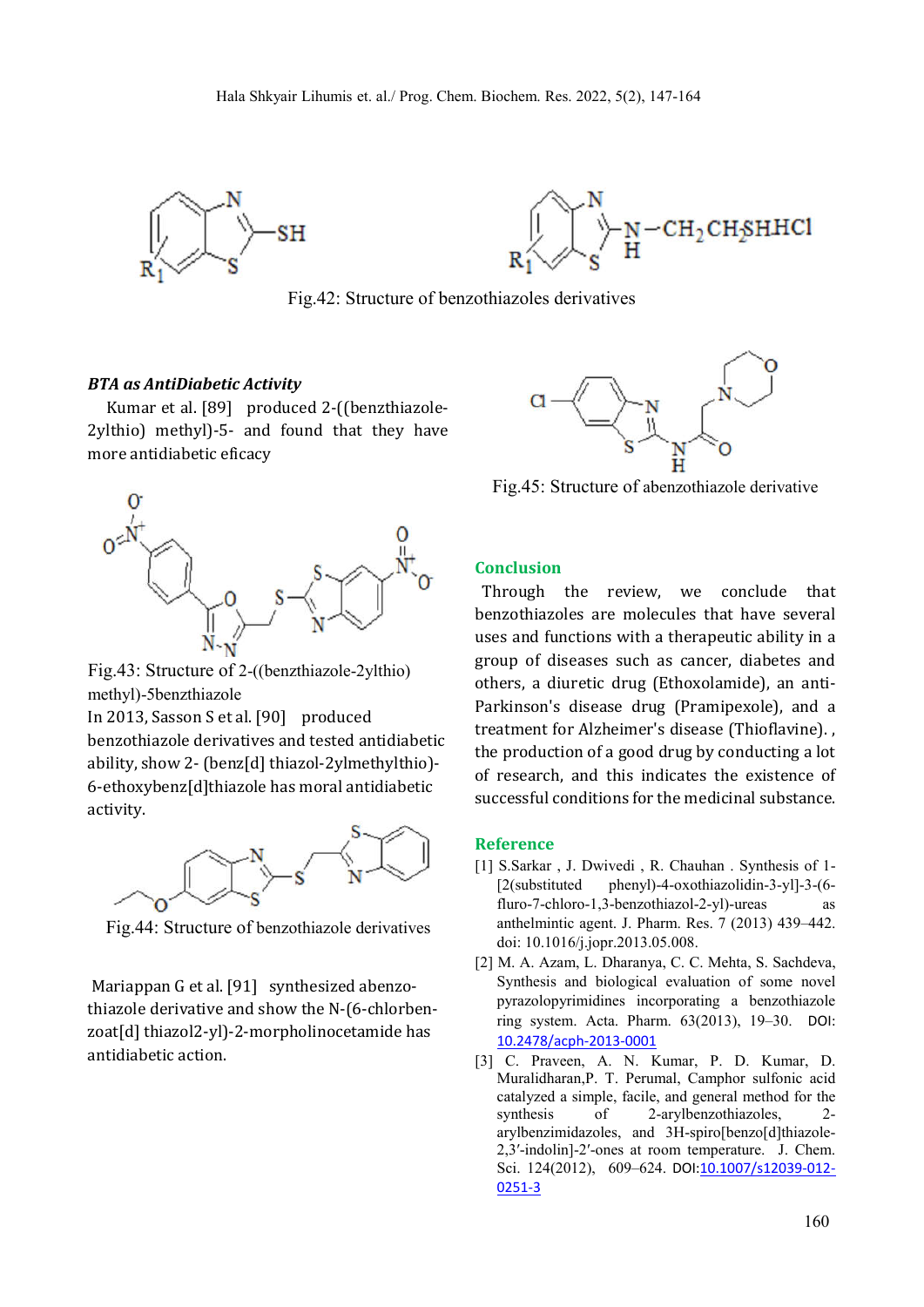- [4] G. Mariappan, P. Prabhat, L. Sutharson, J. Banerjee, U. Patangia, S. Nath, Synthesis and Antidiabetic Evaluation of Benzothiazole Derivatives. J. Korean Chem. Soc. 56(2012), 251–256. https://doi.org/10.5012/jkcs.2012.56.2.251
- [5] J. Cai, M. Sun, X. Wu, J. Chen, P. Wang, X. Zong, M. Ji, Design and synthesis of novel 4-benzothiazole amino quinazolines Dasatinib derivatives as potential anti-tumor agents. Eur. J. Med. Chem. 63(2013), 702– 712. DOI: 10.1016/j.ejmech.2013.03.013
- [6] M. M. Choi, E. A. Kim, H. G. Hahn, K. D. Nam, S. J. Yang,S. Y. Choi, T. U. Kim, S. W. Cho, J. W. Huh, Protective effect of benzothiazole derivative KHG21834 on amyloid beta-induced neurotoxicity in PC12 cells and cortical and mesencephalic neurons. Toxicology,239(2007), 156–166. http://www. elsevier.com /locate /ejmech
- [7] W. E. Klunk, Y. Wang, G. Huang, M. L. Debnath, D. P.Holt, L. Shao, R. L. Hamilton, M. D. Ikonomovic, S. T. DeKosky, C. A. Mathis, The binding of 2-(4′ methylaminophenyl) benzothiazole to postmortem brain homogenates is dominated by the amyloid component. J. Neurosci. 23(2003) 2086–2092. doi: 10.1523/JNEUROSCI.2990-05.2003
- [8] C. Pittenger, V. Coric, M. Banasr, M. Bloch, J. H. Krystal,G. Sanacora, Riluzole in the treatment of mood and anxiety disorders . CNS Drugs 22(2008)761–786. DOI: 10.2165/00023210-200822090-00004
- [9] M. E. Giles, C. Thomson, S. C. Eyley, A. J. Cole, C. J.Goodwin, P. A. Hurved, A. J. G. Morlin, J. Tornos, S.Atkinson, C. Just, J. C. Dean, J. T. Singleton, A. J. Longton, I. Woodland, A. Teasdale, B. Gregertsen, H. Else, M. S.Athwal, S. Tatterton, J. M. Knott, N. Thompson, S. J.Smith, Nowoczesne techniki reakcyjne w chemii medycznej, dr hab. inż. Mariola Koszytkowska-Stawińska, ZChOrg WChem PW. Org. Proc. Res. Dev. 8(2004) 628–642.
- [10] J. Sporn, S. N. Ghaemi, M. R. Sambur, M. A. Rankin, J.Recht, G. S. Sachs, J. F. Rosenbaum, M. Fava, Pramipexole augmentation in the treatment of unipolar and bipolar depression :retrospective chart review . Ann. Clin. Psychiatry ,12(2000) 137–140.
- [11] K. Rupinder Gill1, K. Ravindra Rawal1 and J. Bariwal, Recent Advances in the Chemistry and Biology of Benzothiazoles . Arch. Pharm. Chem. Life Sci. 348(2015) 1–24.
- [12] M. Henary, S. Paranjpe, E. A. Owens, Substituted benzothiazoles: synthesis and medicinal characteristics. Heterocycl. Comm. 19(2013), 89–99.
- [13] P. S. Yadav, D. Devprakash, G. P. Senthilkumar, Benzothiazole different method of synthesis and diverse biological activities. Int. J.Pharm. Sci. Drug Res.  $,3(2011)01-07.$

https://ijpsdr.com/index.php/ijpsdr/article/view/97

[14] X. Xie, Y. Yan, N. Zhu, G. Liu, Highly transparent paper with tunable haze for green electronics.Eur. J. Med. Chem.76(2014), 67–78. DOI: 10.1039/C9RA06368D

- [15] G.P. Gunawardana, S. Kohmoto, S.P. Gunesakara, O.J. McConnel, F.E. Koehn,
- Dercitine, a new biologically active acridine alkaloid from a deep water marine sponge, Dercitus sp, J. Am. Chem. Soc. 110 (1988) 4856-4858.
- [16] A. Rana, N. Siddiqui, S.A. Khan, S. Ehtaishamul Haque, M.A. Bhat, N-{ $[(6\text{-substituted-1},3$ benzothiazole-2-l) amino]carbonothioyl}-2/4 substituted benzamides: synthesis and pharmacological evaluation, Eur. J. Med. Chem. 43 (2008) 1114-1122.
- [17] A.C. Razus, L. Birzan, N.M. Surugiu, A.C. Corbu, F. Chiraleu, Syntheses of azulen-1-yl-benzothiazol-2-yl aiazenes, Dyes Pigments 74 (2007) 26-33.
- [18] Livio Racane , Vesna Tralic-Kulenovic , David W. Boykin and Grace Karminski-Zamola, Synthesis of New Cyano-Substituted bis-Benzothiazolyl Arylfurans and Arylthiophenes . Molecules,8(2003) (3) 342-348; https://doi.org/10.3390/80300342
- [19] C. Gan, L. Zhou, Z. Zhao, H. Wang, Benzothiazole Schiff-bases as potential imaging agents for b-amyloid plaques in Alzheimer's disease, Med. Chem.Res. 22 (2013) 4069-4074.
- [20] R.L. Parton, D.A. Stegman, K.W. Williams, V.L. Chand, Benzothiazole, benzoselenazole or benzooxazole sensitizers for photographic films, 1995,61-81, US5516628 A.
- [21] Z. Cao, F. Qiu, Q. Wang, G. Cao, L. Zhuang, Q. Shen, X. Xu, J. Wang, Q. Chen, D. Yang, Synthesis of azo benzothiazole polymer and its application of 1-2 Y-branched and 2-MacheZehnder interferometer switch, Optik-Int J.Light Elec. Opt. 124 (2013) 4036- 4040.
- [22] O.A. Okoh, R.H. Bisby, C.L. Lawrence, C.E. Rolph, R.B. Smith, Promising nearinfrared non-targeted probes: benzothiazole heptamethine cyanine dyes,J. Sulfur Chem. 35 (2014) 42-56.
- [23] Sumit, Arvind Kumar, Arun Kumar Mishra,Advancement in Pharmacological Activities of Benzothiazole and its Derivatives: An Up to Date Review , Mini Rev Med Chem ,2021;21(3):314-335. doi: 10.2174/1389557520666200820133252.
- [24] S. Rangappa Keri, Mahadeo Patil, A comprehensive review in current developments of benzothiazolebased molecules in medicinal chemistry . European Journal of Medicinal Chemistry 89(2015)207-251, DOI:10.1016/j.ejmech.2014.10.059.
- [25] K.W. Seo, M. Park, J.G. Kim, T.W. Kim, H.J. Kim, Effects of benzothiazole on the xenobiotic metabolizing enzymes and metabolism of acetaminophen, J. Appl. Toxicol. 20 (2000) 427-430.
- [26] T. Reemtsma, O. Fiehn, G. Kalnowski, M. Jekel, Microbial transformations and biological effects of fungicide-derived benzothiazoles determined in industrial waste water, Environ. Sci. Technol. 29 (1995) 478e485.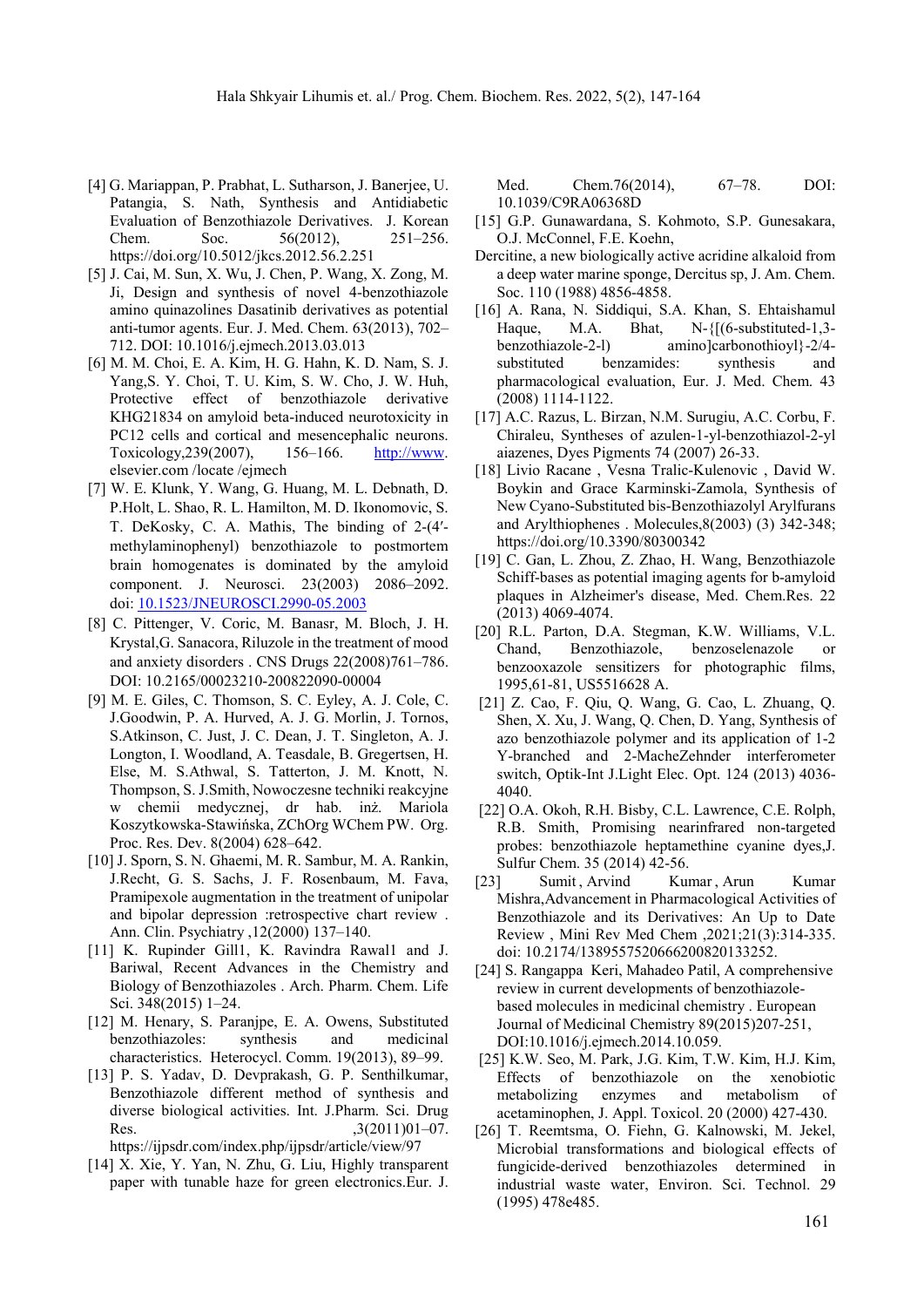- [27] T. Reemtsma, Determination of 2-substituted benzothiazoles of industrial use from water by liquid chromatography/electrospray ionization tandem mass spectrometry, Rapid Commun. Mass Spectrom. 14 (2000) 1612e1618.
- [28] X. Fan, Y. He, Y. Wang, X. Zhang, J. Wang, A novel and practical synthesis of 2-benzoylbenzothiazoles and 2-benzylbenzothiazoles, Tetr. Lett. 52 (2011),899-902.
- [29] J.A. Seijas, M.P. Vazquez-Tato, M.R. Carballido-Reboredo, J. Crecente-Campo, L. Romar-Lopez, Lawesson's reagent and microwaves: a new ffficient access to benzoxazoles and benzothiazoles from carboxylic acids under solvent-free conditions, Synlett 31 (2007) 313-316.
- [30] P. B. Gorepatil, Y. D. Mane, V. S. Ingle, A simple, green, and efficient method enables the synthesis of benzoxazoles and benzothiazoles from oamino(thio)phenols and aldehydes using samarium triflate as a reusable acid catalyst under mild reaction conditions in aqueous medium. Synlett, 24(2013) 2241-2244.
- [31] D. Subhas Bose, M. Idrees, Metal-free cascade intramolecular S-arylation: regioselective synthesis of substituted benzothiazoles, J. Org. Chem. 76 (2011), 7630.
- [32] C. Praveen, K. Hemanthkumar, D. Muralidharan, P.T. Perumal, Oxidative cyclization of thiophenolic and phenolic Schiff's bases promoted by PCC. Anew oxidant for 2-substituted benzothiazoles and benzoxazoles, Tetrahedron ,64 (2008) 2369-2374.
- [33] R. Shelkar, S. Sarode, J. Nagarkar, Nano ceria catalyzed synthesis of substituted benzimidazole, benzothiazole, and benzoxazole in aqueous media, Tetrahedron Lett. 54 (2013) 6986-6990.
- [34] Y.K. Bommegowdaa, G.S. Lingarajua, S. Thamasb, K.S. Vinay Kumara, C.S. Pradeepa Kumaraa, K.S. Rangappaa, M.P. Sadashiva, Weinreb amide as an efficient reagent in the one pot synthesis of benzimidazoles and benzothiazoles, Tetrahedron Lett. 54 (2013) 2693-2695.
- [35] S.M. Inamdara, V.K. Morea, S.K. Mandal, CuO nanoparticles supported on silica, a new catalyst for facile synthesis of benzimidazoles, benzothiazoles and benzoxazoles, Tetrahedron Lett. 54 (2013) 579-583.
- [36].Xiao Li, Qi Ma, Rong Wang,Limin Xue,Hailong Hong,Limin Han, Synthesis of benzothiazole from 2 aminothiophenol and benzaldehyde catalyzed by alkyl carbonic acid, Phosphorus, Sulfur, and Silicon and the Related Elements, 2(2022), 03-09. https://doi.org/10.1080/10426507.2022.2033744
- [37].Imran Kazi and Govindasamy Sekar ,An efficient synthesis of benzothiazole using tetrabromomethane as a halogen ond donor catalyst, Org. Biomol. Chem., 17(2019)9743-9756,

https://doi.org/10.1039/C9OB02125F

[38] MahmoudAl-Talib , Yaseen A.Al-Soud ,MahmudAbussaud , SafaaKhshashneh , Synthesis and biological evaluation of new benzothiazoles as antimicrobial agents,Arabian Journal of Chemistry ,9(2016)926-930

- [39] G. Naresh, R. Kant, T. Narender, Molecular Iodine Promoted Divergent Synthesis of Benzimidazoles, Benzothiazoles, and 2-Benzyl-3-phenyl-3,4-dihydro-2H-benzo[e][1,2,4]thiadiazines. J. Org. Chem. 79(2014)3821–3829. https://doi.org/ 10.1021/ jo5000797
- [40] Y. K. Bommegowda, G. S. Lingaraju, S. Thamas, K. S. V. Kumar, C. S. P. Kumara, K. S. Rangappa, M. P. Sadashiva, Weinreb amide as an efficient reagent in the one pot synthesis of benzimidazoles and benzothiazoles . Tetrahedron Lett. 54(2013) 2693– 2695.
- [41] R. M. Kumbhare, T. Dadmal, U. Kosurkar, V. Sridhar, J.V. Rao, Synthesis and cytotoxic evaluation of thiourea and N-bis-benzothiazole derivatives: a novel class of cytotoxic agents. Bioorg. Med. Chem. Lett. 22(2012)453–455. [42] K. M. Khan, F. Rahim, S. A. Halim, M. Taha, M. Khan, S.Perveen, Zaheer-ul-Haq, M. A. Mesaik, M. I. Choudhary,Bioorg. Med. Chem. 19(2011) 4286–4294.
- [43] Pingle M. S., Kuberkar S. V. et al.; AConvenient Synthesis of 3-cyano-4-imino-2-methylthio-4Hpyrimido [2.1-b] [1,3]benzothiazole and its reactions with selected nucleiophiles; ARKIVOC (2006) (X) 190-198.
- [44] Bele, D.S., Kothari, H., and Singhvi, I. Synthesis and antimicrobial activity of some benzothiazole derivatives. Inter. J. Pharm. and Chem. Sci., 1(2012) (4)1238-1242.
- [45] T. Nogrady, F. D. Weaver, Medicinal Chemistry: AMolecular and Biochemical Approach, Oxford University Press, New York (2005)559.
- [46] Shinde PK and Waghamode KT: Synthesis, characterization and antibacterial activity of substituted benzothiazole derivatives. International Journal of Scientific and Research Publications .7(2017) (8)365-370.
- [47] Maddila S, Gorle S, Seshadri N, Lavanya P and Jonnalagadda SB: Synthesis, antibacterial and antifungal activity of novel benzothiazole pyrimidine derivatives. Arabian Journal of Chemistry .9(2016) (5) 681-687.
- [48] M. Singh, M. Gangwar, G. Nath, S. K. Singh, DNA cleavage and antimicrobial activity of 4 thiazolidinones-benzothiazole conjugates. Indian J.Exp. Biol. 52(2014)1062–1070.
- [49] D.S.Bele , H. Kothari and I.Singhvi : Synthesis and antimicrobial activity of some benzothiazole derivatives. International Journal of Pharmaceutical and Chemical Sciences 1(2012) (4) 1238-1242.
- [50] B. Soni, M. S. Ranawat, R. Sharma, A. Bhandari, S.Sharma, Synthesis and evaluation of some new benzothiazole derivatives as potential antimicrobial agents .Eur. J. Med. Chem. 45(2010), 2938–2942.
- 162 [51] T. H. Al-Tel, R. A. Al-Qawasmeh, R. Zaarour, Design, synthesis and in vitro antimicrobial evaluation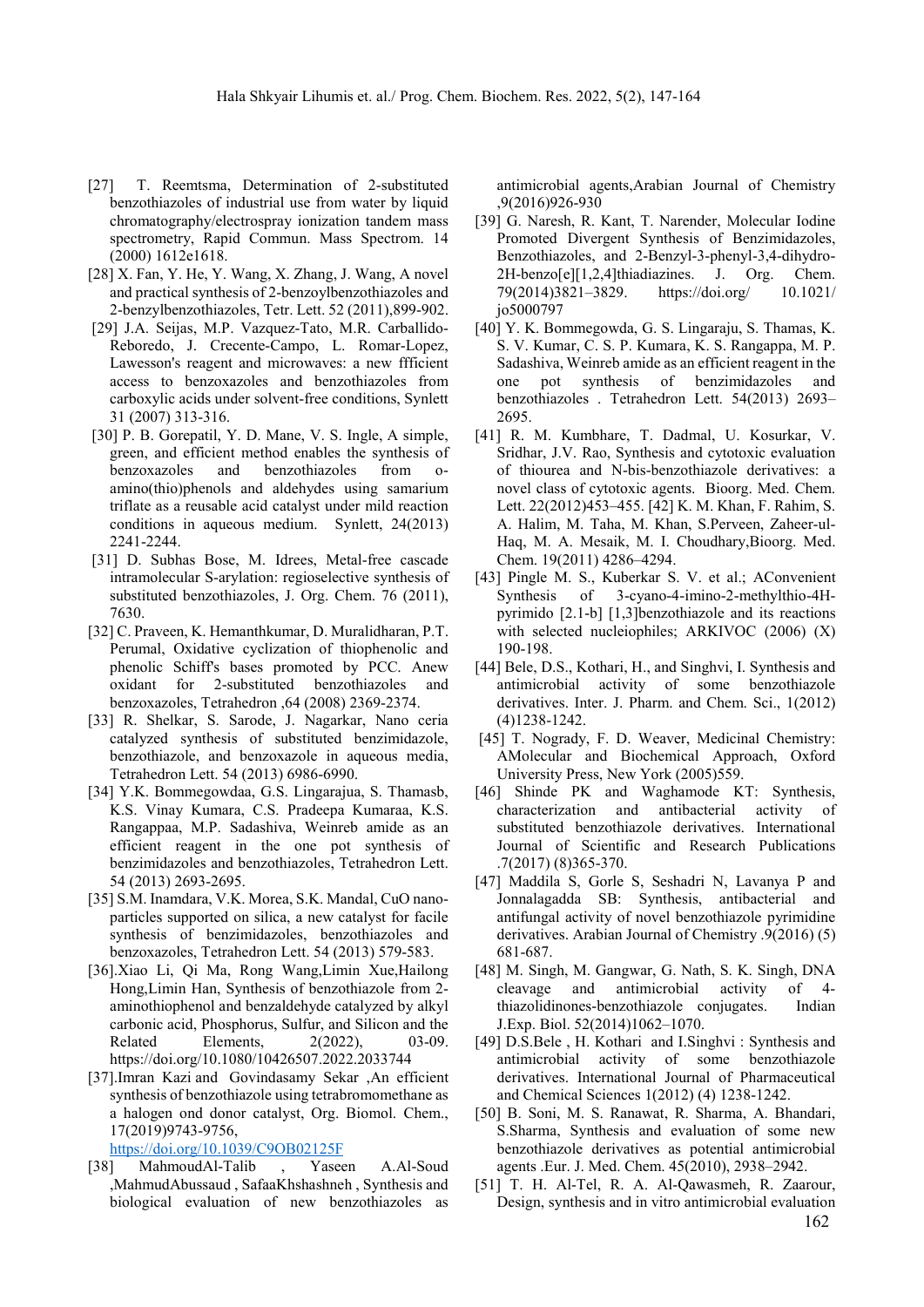of novel Imidazo[1,2-a]pyridine and imidazo[2,1 b][1,3]benzothiazole motifs . Eur. J. Med.Chem. 46(2011), 1874–1881.

- [52] P. K. Sahu, S. K. Gupta, D. Thavaselvamd, D. D. Agarwal, Synthesis and evaluation of antimicrobial activity of 4H-pyrimido[2,1-b]benzothiazole, pyrazole and benzylidene derivatives of curcumin . Eur. J. Med. Chem. 54(2012), 366–378.
- [53] I. H. R. Tomi, J. H. Tomma, A. H. R. Al-Daraji, A. H. Al-Dujaili, J. Saudi Chem. Soc. 2012, Synthesis, characterization and comparative study the microbial activity of some heterocyclic compounds containing oxazole and benzothiazole moieties IHR Tomi, JH Tomma, AHR Al-Daraji, AH Al-Dujaili . Journal of Saudi Chemical Society 19(2015) (4)392-398
- [54] V. N. Telvekar, V. K. Bairwa, K. Satardekar, A. Bellubi, Novel 2-(2-(4-aryloxybenzylidene) hydrazinyl)benzothiazole derivatives as antitubercular agents . Bioorg. Med. Chem. Lett. 22(2012)649–652.
- [55] R. V. Patel, P. K. Patel, P. Kumari, D. P. Rajani, K. H.Chikhalia, Synthesis of benzimidazolyl-1,3,4 oxadiazol-2ylthio-N-phenyl (benzothiazolyl) acetamides as antibacterial, antifungal and antituberculosis agents . Eur. J. Med. Chem. 53(2012) 41–51.
- [56] N. Nayeem, G. Denny, Synthesis of Mannich base of 2-(morpholin-4-ylmethyl)isoindole-1,3-dione . Der Pharma Chemica 4(2012)1277–1282.
- [57] Eman A.Abd El-Meguid, Eman M.Mohi El-Deen, Gaber O.Moustafa<sup>c</sup>Hanem M.Awad, Eman S.Nossier, Synthesis, anticancer evaluation and molecular docking of new benzothiazole scaffolds targeting FGFR-1, Bioorganic Chemistry,119, 2022, 105504.
- [58] Saipriya D, Prakash A, Kini SG, Bhatt GV, Pai KSR, Biswas S and Shameer KM: Design, synthesis, the antioxidant and anticancer activity of novel Schiff's bases of 2-amino benzothiazole. Indian Journal of Pharmaceutical Education and Research 2018; 52(4s): S333-S342.
- [59] Uremis N, Uremis MM, Tolun FI, Ceylan M, Doganer A and Kurt AH: Synthesis of 2-substituted benzothiazole derivatives and their in-vitro anticancer effects and antioxidant activities against pancreatic cancer cells. Anticancer Research 2017; 37: 6381- 6389.
- [60] Lindgren EB, De Brito MA, Thatyana RA, Vasconcelos, de Moraes MO, Montenegro RC, Yoneda JD and Leal KAZ: Synthesis and anticancer activity of (E)-2-benzothiazole hydrazones. European Journal of Medicinal Chemistry 2016; 86: 12-16.
- [61] Prabhu PP, Panneerselvam T, Shastry CS, Sivakumar A and Pande SS: Synthesis and anticancer evaluation of 2-phenyl thiaolidinone substituted 2-phenyl benzothiazole-6-carboxylic acid derivatives. Journal of Saudi Chemical Society 2012; 19(2): 181-185.
- [62] Z. Wang, X. Shi, J. Wang et al., "Synthesis, structureactivityrelationships and preliminary antitumor

evaluation of benzothiazole-2-thiol derivatives as novel apoptosis inducers,"Bioorganic and Medicinal Chemistry Letters, vol. 21, no. 4, pp.1097–1101, 2011.

- [63] R. M. Kumbhare, T. Dadmal, U. Kosurkar, V. Sridhar, and J.V. Rao, "Synthesis and cytotoxic evaluation of thiourea and Nbis-benzothiazole derivatives: a novel class of cytotoxic agents,"Bioorganic and Medicinal Chemistry Letters, 22,1, 453–455, 2012.
- [64] S. Saeed, N. Rashid, P. G. Jones, M. Ali, and R. Hussain, "Synthesis, characterization and biological evaluation of somethiourea derivatives bearing benzothiazole moiety as potentialantimicrobial and anticancer agents," European Journal of Medicinal Chemistry, 45(2010) 4, 1323–1331.
- [65] V. R. Solomon, C. Hu, and H. Lee, "Hybrid pharmacophoredesign and synthesis of isatinbenzothiazole analogs for theiranti-breast cancer activity," Bioorganic andMedicinal ChemistryLetters, 17(2009)21, 7585–7592.
- [66] A. Kamal, K. S. Reddy, M. N. Khan et al., "Synthesis, DNAbindingability and anticancer activity of benzothiazole/benzoxazole-pyrrolo[2,1 c][1,4]benzodiazepine conjugates," Bioorganicand Medicinal Chemistry, 18(2010) 13, 4747–4761.
- [67] R. Caputo, M. L. Calabro, N. Micale et al., "Synthesis of benzothiazole derivatives and their biological evaluation asanticancer agents," Medicinal Chemistry Research, 21(2012) 2644–2651.
- [68] D. T. Oanh, H. V. Hai, S. Park et al., "Benzothiazolecontaininghydroxamic acids as histone deacetylase inhibitors and antitumoragents," Bioorganic andMedicinal Chemistry Letters, 21(2011) 24, 7509– 7512.
- [69] A. M. Dondorp, S. Yeung, L. White, C. Nguon, N. P. Day,D. Socheat, L. Von Seidlein, Nat. Rev. Microbiol. 2010, 8,272–280.
- [70]. Sarkar S, Asim A, Siddiqui AA, Saha SJ, De R, Mazumder S, Banerjee C, Iqbal MS, Nag S, Adhikari S and Bandyopadhyaya U: Antimalarial activity of small-molecule benzothiazole hydrazones. Antimicrobial Agents and Chemotherapy 2016, 60(7): 4217-4228.
- [71] D. S. B. Ongarora, J. Gut, P. J. Rosenthal, C. M.Masimirembwa, K. Chibale, Functionalized Benzimidazole Scaffolds: Privileged Heterocycle for Drug Design in Therapeutic Medicine. Bioorg. Med. Chem. Lett.22(2012), 5046–5050. https://doi.org/10.1002/ardp.201500464
- [72] K. N. Venugopala, M. Krishnappa, S. K. Nayak, B. K.Subrahmanya, J. P. Vaderapura, R. K. Chalannavar, R. M.Gleiser, B. Odhav, Synthesis and antimosquito properties of 2,6-substituted benzo[d ]thiazole and 2,4 substituted benzo<sup>[d ]</sup>thiazole analogues against Anopheles arabiensis. Eur. J. Med. Chem. 65(2013) 295–303.
- 163 [73].Manu Kumar ,Sang-Min Chung , Ganuskh Enkhtaivan , Rahul V Patel , Han-Seung Shin